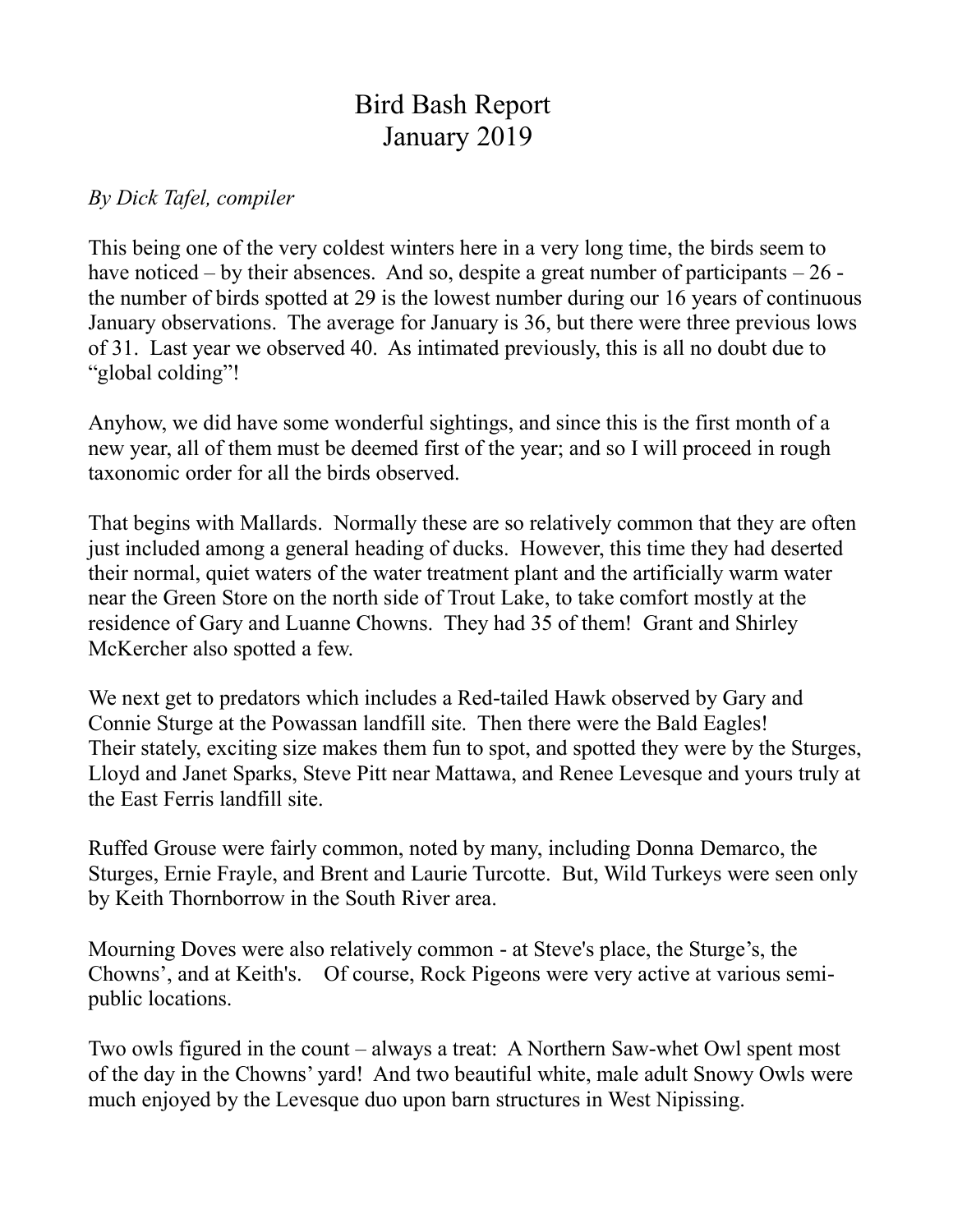Now as to woodpeckers, the Downy and Hairy were at most feeders, but the Pileateds seemed to be present at only three places – at the homes of John Levesque, Kaye Edmunds and Steve.

Single Northern Shrikes were discovered by the pair of Lori Anderson and Ken Gowing, by John in his yard and by the Chowns in their yard where the shrike feasted upon several chickadees.

Ernie was the only one to note the newly-named Canada Jay. But Blue Jays were fairly common, being at the home area of Mary Ann and Ted Kenrick and others. American Crows were observed by a few, including the Levesque pair, while Common Ravens were almost commonplace, observed by many, including Kathy Byers and Ed Rowley.

Black-capped Chickadees! They seemed to be everywhere, enjoying the seeds at many feeders - our winter cold does not seem to bother them in the least.

Red-breasted Nuthatches appeared in much smaller numbers than chickadees, but were also at many feeders, as were White-breasted Nuthatches, though fewer in number, and seen at the Chowns', Keith's , Kaye's, and Steve's.

Unfortunately no one came upon a flock of Bohemian Waxwings that had been at various locations in North Bay recently; nor any crossbills, nor the often wintry Pine Siskins, nor any Brown Creepers.

European Starlings, however, though not very plentiful, were seen in small numbers by the Levesque pair and a few others.

A White-throated Sparrow was noted by the Turcottes in their yard, and a Whitecrowned was at Ernie's.

The Anderson pair was the only one to find the often bountiful Snow Buntings, in the Chisholm area farm fields.

A Common Grackle was somehow managing at Ernie's.

Pine Grosbeaks were seemingly the most common "finch", being noted by Keith, Pete and Pam Handley, and the Levesque and Anderson pairs.

Cute Common Redpolls were noted by Elsa Tafel, John, Renee, the McKerchers, and Keith.

Evening Grosbeaks were found by the Handleys and by Ernie.